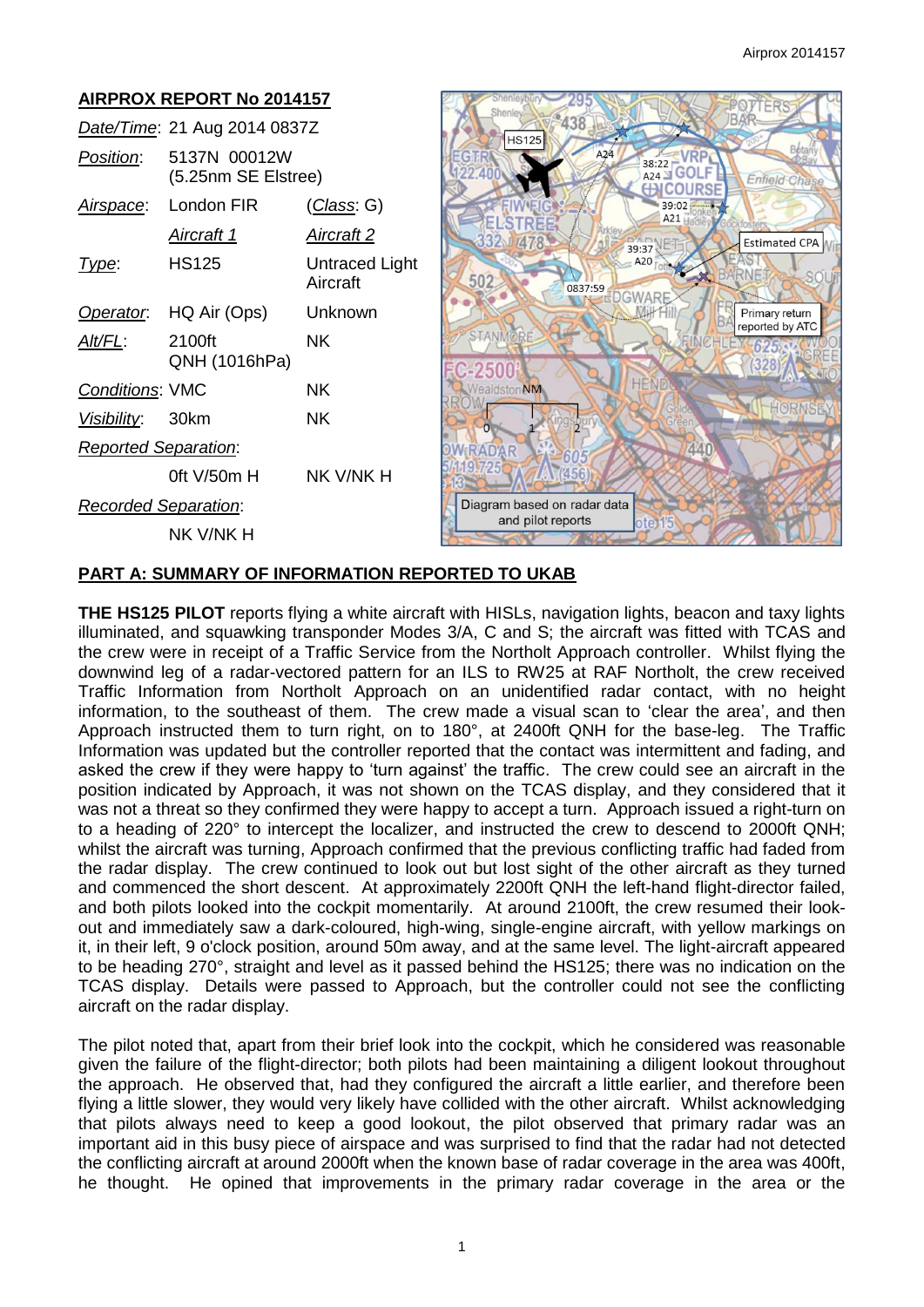implementation of a Transponder Mandatory Zone could reduce the likelihood of similar occurrences happening in the future.

He assessed the risk of collision as 'Very High'.

**THE LIGHT-AIRCRAFT PILOT** could not be traced despite extensive tracing action, including contacting owners of all aircraft matching the unusual colouring reported.

**THE APPROACH CONTROLLER** reports operating in a combined Approach and Director Role, with a low task-difficulty and workload, providing a Traffic Service to the HS125 crew at 2400ft (QNH 1016hPa) and a heading of 070°, in the Radar Training Circuit. Approach noticed a primary radar contact tracking east-bound, around 5nm southeast of Elstree, which seemed to be shadowing the heading of the HS125. He passed Traffic Information on the primary contact to the HS125 and asked if they were happy to turn towards the ILS against the primary radar contact. The crew asked the controller to 'standby', and shortly afterwards reported that they were happy to turn against the other aircraft. Approach instructed the crew to turn right on to 220° and, whilst the aircraft was turning, the conflicting primary radar contact stopped and then disappeared from the radar display. The controller recalls informing the HS125 crew that the conflicting return had disappeared, and then instructed them to descend to 2000ft in order to enter the London CTR at the correct altitude. The Approach controller passed the HS125's inbound details to Northolt Tower and then the pilot reported that he had been involved in an Airprox with an aircraft at the same level, in their 5 o'clock position; the controller 'double-checked' the radar and confirmed that there was no conflicting return on the display; this information was passed to the crew and they were then handed over to Northolt Tower at 5.5nm, established on the ILS.

He perceived the severity of the incident as 'Medium'.

### **Factual Background**

The weather at Northolt at 07950 was recorded as:

METAR EGWU 210750Z 23003KT CAVOK 12/08 Q1016 BLU NOSIG

### **Analysis and Investigation**

#### **Military ATM**

The radar replay was analysed, along with the tape transcript, and a discrepancy of around 2min 30sec is apparent between the radar replay and the transcript; the incident has been reported to RAF (U) Swanwick and NATS and the discrepancy remains. The radar replay has been correlated with the transcript to synchronise the information and produce the factual data.

A copy of the tape transcript is below:

| <b>From</b> | To         | <b>Speech transcript</b>                                            | <b>Transcript</b> | Radar    |
|-------------|------------|---------------------------------------------------------------------|-------------------|----------|
|             |            |                                                                     | time              | time     |
| <b>NLT</b>  | <b>BAE</b> | [BAE 125 callsign] there's traffic south east of you at the moment, | 0835:32           | 0838:05  |
|             | 125        | 3 miles, err similar heading, height unknown. Are you happy to      |                   | Figure 1 |
|             |            | turn against that traffic?                                          |                   |          |
| <b>BAE</b>  | <b>NLT</b> | [BAE 125 callsign] affirm.                                          | 0835:41           |          |
| 125         |            |                                                                     |                   |          |
| <b>NLT</b>  | <b>BAE</b> | Roger sir, turn right heading 220 degrees, report the localiser     | 0835:51           | 0838:25  |
|             | 125        | established, checks complete.                                       |                   | Figure 2 |
| <b>NLT</b>  | <b>BAE</b> | [BAE 125 callsign] previously reported contact has now faded        | 0836:20           | 0838:34  |
|             | 125        | from radar, south of you at the moment, 2 and a half miles, err     |                   | Figure 3 |
|             |            | height unknown.                                                     |                   |          |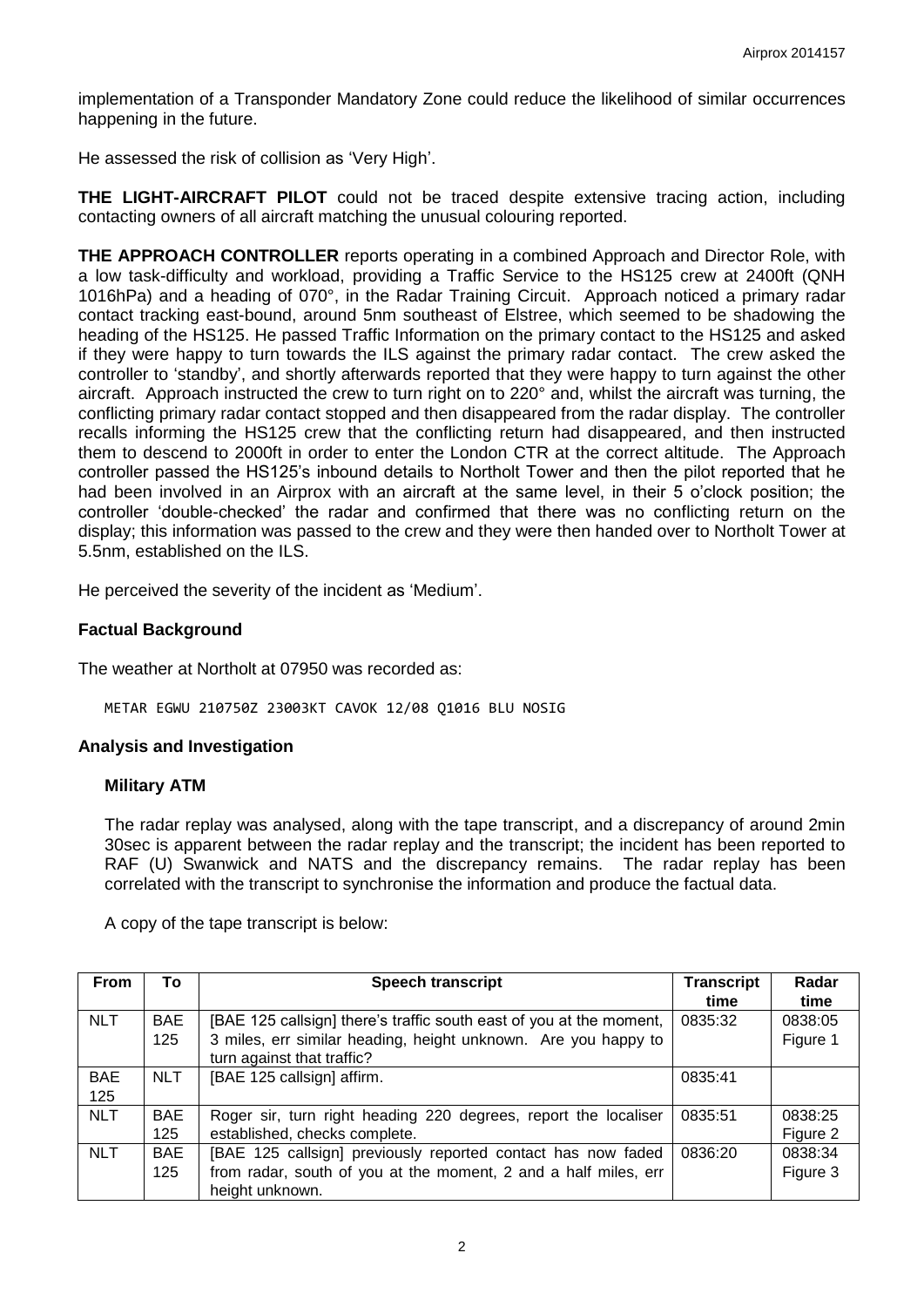| <b>From</b>       | То                | <b>Speech transcript</b>                                                                                                                                  | <b>Transcript</b><br>time | Radar<br>time       |
|-------------------|-------------------|-----------------------------------------------------------------------------------------------------------------------------------------------------------|---------------------------|---------------------|
| <b>NLT</b>        | <b>BAE</b><br>125 | [BAE 125 callsign] descend altitude 2000 ft.                                                                                                              | 0836:30                   |                     |
| <b>BAE</b><br>125 | <b>NLT</b>        | [BAE 125 callsign] and we've just err passed err a contact, co-<br>level, just in our 5 o'clock.                                                          | 0837:58                   | 0840:06<br>Figure 4 |
| <b>NLT</b>        | <b>BAE</b><br>125 | Roger, there's nothing seen on radar at the moment. It's probably<br>the previous contact. It's not been showing for about the last<br>minute and a half. | 0838:08                   |                     |

The Traffic Information was passed as 'southeast, 3nm, no height' (Figure 1).



Figure 1: Traffic Information at 0835:32; radar replay at 0838:05; Primary contact southeast at 3nms (BAE125 squawking 4366).

The next instruction from the controller was to turn right onto 220° to pick up the ILS Localiser. The conflicting traffic can be viewed by its trail but the primary contact had disappeared from radar.



Figure 2: At 0835:51 on transcript and 0838:25 on radar replay as the BAE 125 is in the right turn.

The conflictor had faded from radar and the information was passed to the pilot as 'south, 2.5nm, height unknown' (Figure 3).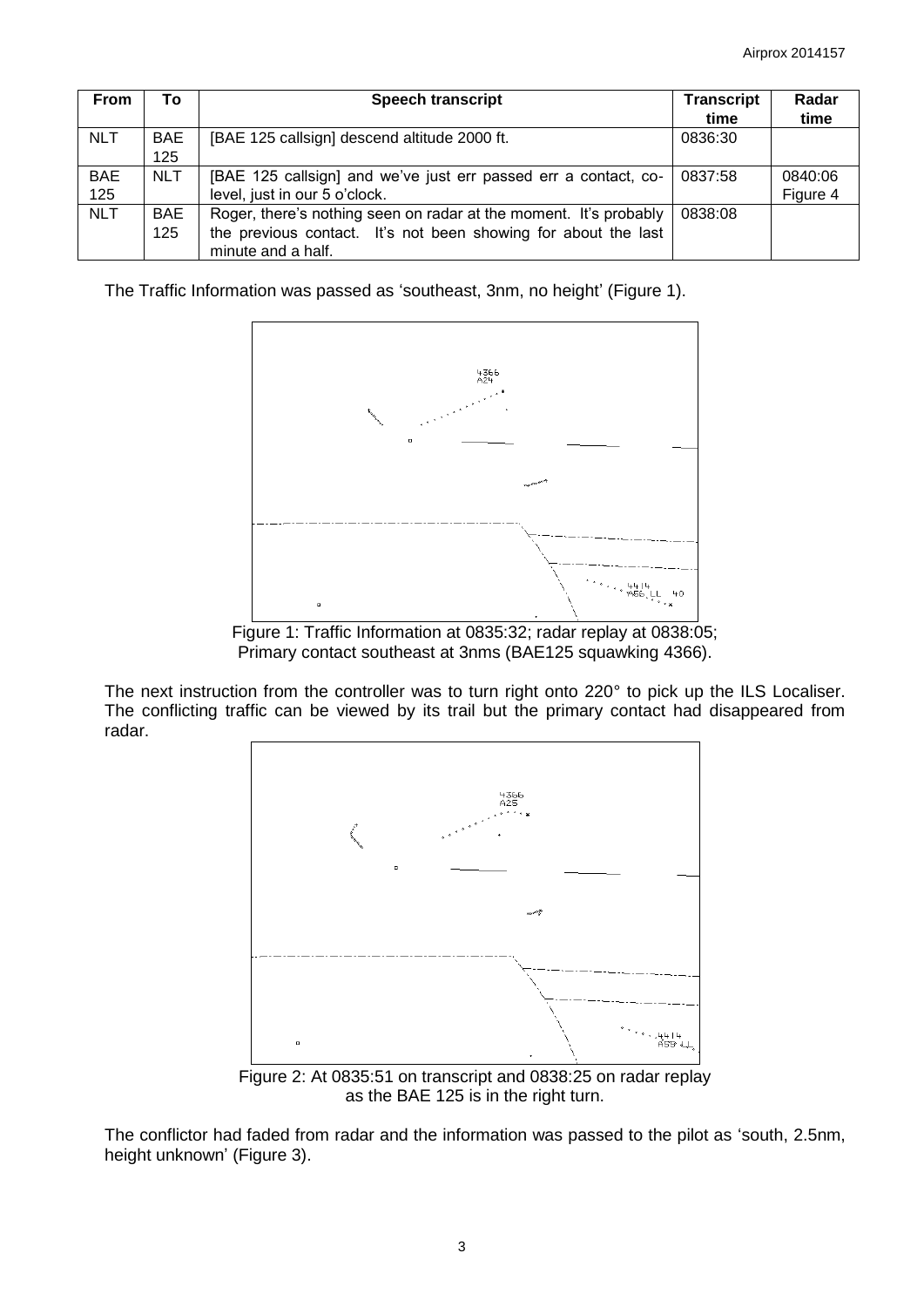

Figure 3: At 0836:20 on transcript and at 0838:34 on radar replay, as the controller reported the conflict fade from radar.

The crew declared the Airprox in their 5 o'clock position with nothing showing on radar (Figure 4).



Figure 4: At 0837:58 on transcript and estimated at 0840:06 on radar replay, as Airprox is reported by the crew.

ATC had called the traffic, as per the terms of a Traffic Service, and requested if the pilot was content to turn against the reported contact. In the subsequent Unit investigation, the pilot had reported that he was visual with a contact, in the approximate location of the reported track, and decided to take the turn. Traffic Information had been passed previously in the radar circuit and the controller, with one track on, had been scanning for conflictors. The controller then made the crew aware when the primary contact disappeared from radar, which will have placed more of an emphasis on the need for a robust lookout. The standard radar pattern can be modified for traffic deconfliction, but the airspace to the north of Northolt limits the controller with fewer options for applying different altitudes, or extending the turn inbound, due to other CTRs. The radar circuit can be flown between 2000ft and 2400ft in Class G, limited by Luton and Stansted CTRs. The controller was involved in a protracted conversation with the Tower Controller, who was temporarily controlling from the Runway Caravan, but no other information could have been provided to the aircrew due to the radar fade. An investigation into the radar performance did not find any unserviceablity.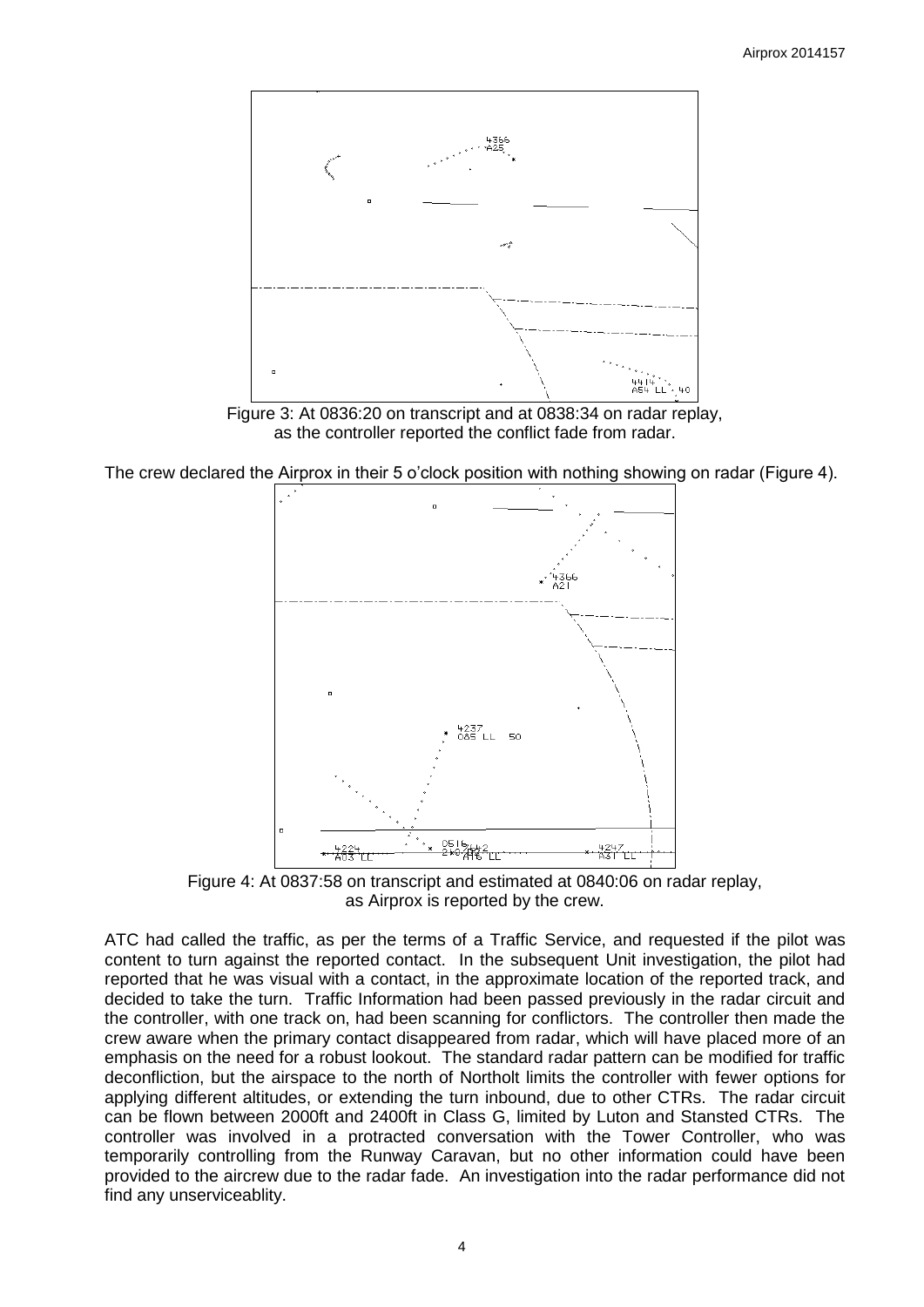The pilot of the BAE 125 recalled being passed Traffic Information and becoming visual with a contact in the area (it is not known for certain if this was the other aircraft involved in the Airprox). Once visual with an aircraft in the reported position, the crew were content to turn inbound as it was not considered a confliction; as they were turning right and descending, the lookout was obscured and the crew were planning a 'dead wing check' upon rollout. The crew had visually cleared the area before the turn and descent. The failure of the Flight Director caused the crew to look in to the cockpit for several seconds, but as the first sighting was at 50m, an earlier 'heads up' lookout may have increased separation and provided a chance to take avoiding action. The crew did not get a TCAS warning and a post-check inspection confirmed that TCAS was serviceable; however, the other aircraft did not appear to be transponding from the radar replays.

The main barriers to prevent this Airprox were radar-derived information, and aircrew lookout. TCAS does not provide a warning against non-transponding aircraft; it is not known what equipment was used by the other aircraft involved but there was no secondary radar return shown on the replays. The radar-derived information was a partial barrier because the other track faded from primary radar cover. Lookout was also partially absent because of the HS125's profile in a descending turn so that it was likely to have obscured conflictions from the field of view. Furthermore, a distraction provided by the Flight Director fail meant that the crews were momentarily not scanning for traffic. A local Occurrence Safety Investigation was conducted and it made a number of recommendations, which included: a review of radar performance in the area (the primary contact disappeared at 2000 feet), an increased awareness for local crews of the operating environment and a potential review of the airspace between Heathrow and Stansted with a view to adopting a Transponder Mandated Zone. Northolt are conducting a safety assessment to review the circuit and local traffic patterns, with potential to keep the radar circuits at 3000ft inside controlled airspace.

## **NATS Systems Investigation**

An initial analysis of the recorded radar data from the Bovingdon, Heathrow 10 and Stansted 10 radars indicated a primary radar return in the position indicated by the Northolt Approach controller. The base of radar cover in the area of the Airprox was estimated to be between FL14 and FL15 [1481-1581ft QNH 1016hPa]. However, there was an anomaly between the timings of the voice and radar recordings and so further investigation is being carried out to determine if the primary contact was still detected at the time of the Airprox.

### **UKAB Secretariat**

The HS125 pilot reported that the light aircraft was heading west; if this was correct then the HS125 was overtaking it and the HS125 pilot was required to keep out of its way by altering course to the right.<sup>1</sup> The radar return shows an aircraft initially heading east; if this was correct then the aircraft were more-or-less head-on so the pilots of both aircraft were required to alter course to the right.<sup>2</sup> However, both pilots had equal responsibility for avoiding collisions and for ensuring that did not fly in such proximity as to create a danger of collision.<sup>3</sup>

### **Comments**

## **HQ Air Command**

This incident prompted an investigation on the unit concerned, which identified a number of contributory factors (such as radar detection in the area and carriage of transponders). That said, and assuming that the Airprox aircraft was in fact the contact that faded from radar, opportunities existed to minimise the chances of the 2 aircraft flying into proximity. Having accepted the turn

 $\overline{a}$ Rules of the Air, 2007, Rule 11, Overtaking

Rules of the Air 2007, Rule 10, Approaching Head-on

 $3$  Rules of the Air 2007, Rule 8, Avoiding Aerial Collisions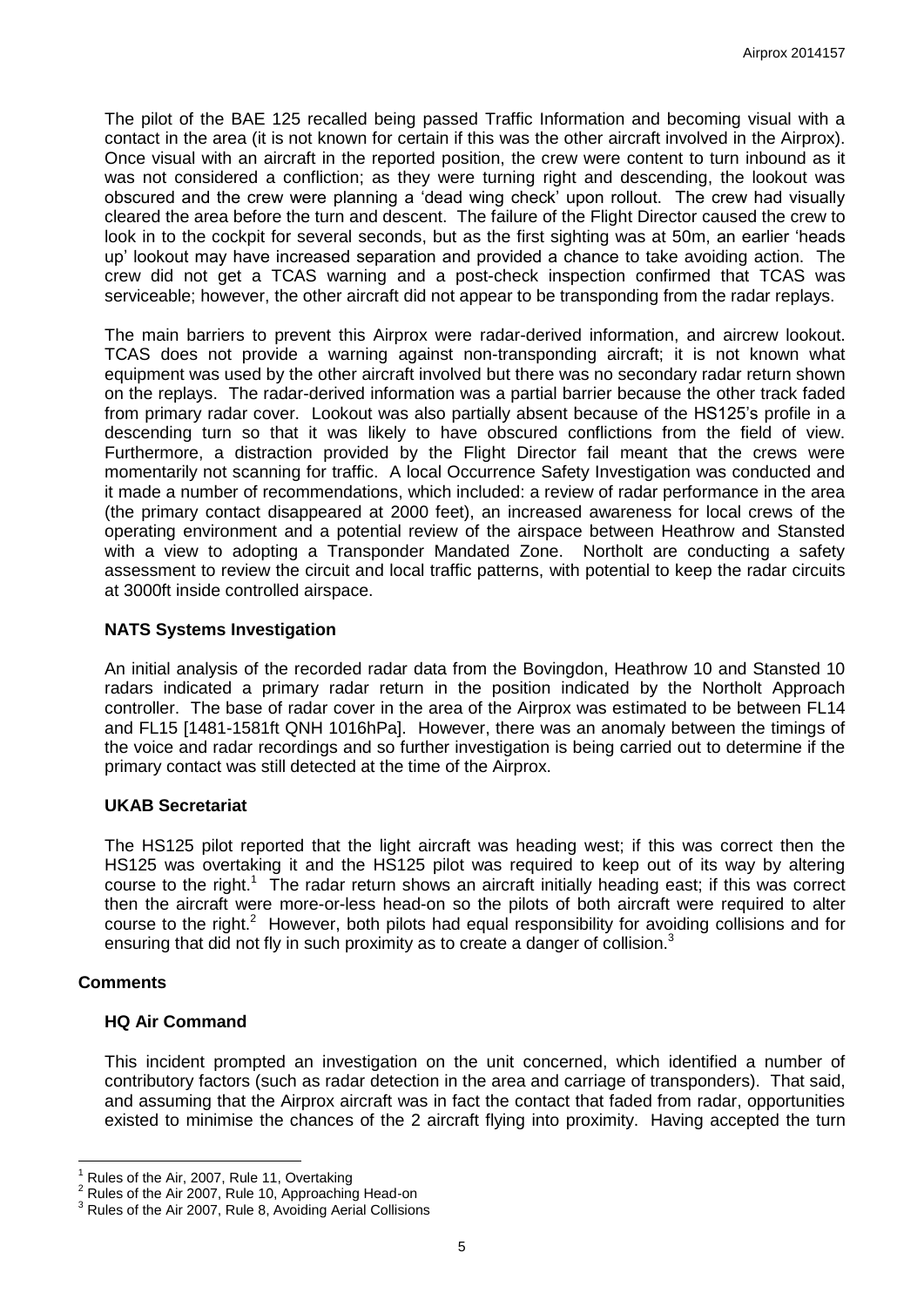into the traffic it was incumbent upon the HS125 crew to maintain separation visually, particularly since the radar contact was primary only and therefore lacking in the information provided to the controller by SSR. A minor in-cockpit issue led to visual contact being lost by the HS125 crew which was only regained on roll out from the turn, more or less at CPA. Many ac operate in Class G airspace without transponders, so crews of TCAS-equipped ac flying in Class G airspace need to be aware that lookout is more likely to detect a confliction that TCAS. Nonetheless, it is not unreasonable for a pilot under Traffic Service to expect radar to detect an aircraft at that height in that area (radar cross-section of the target dependant) and further investigation in to any possible technical issues is warranted. Additionally, a review of the radar pattern heights at Northolt is underway to establish if the patterns would be better suited to the controlled airspace that exists above the current pattern height.

## **Summary**

An Airprox occurred between an HS125 and an untraced light aircraft, at around 2100ft QNH, in Class G airspace, as the HS125 was being vectored for an ILS approach to Northolt RW25. The HS125 crew were in receipt of a Traffic Service from Northolt Approach, had been passed Traffic Information on a primary radar return and, having seen an aircraft in the reported position, confirmed that they were happy to turn towards the ILS. The crew then saw a light aircraft pass in their 5 o'clock position, at the same height, around 50m away; the Northolt controller reported that the aircraft return had faded from the radar display; expected minimum altitude for radar cover in the area was 1481-1581ft (QNH 1016hPa on the day).

# **PART B: SUMMARY OF THE BOARD'S DISCUSSIONS**

Information available included reports from the crew of the HS125, transcripts of the relevant RT frequency, radar photographs/video recordings, reports from the air traffic controllers involved and reports from the appropriate ATC and operating authorities.

By the time of the Board meeting NATS had completed a reassessment of the radar data with the timing anomaly taken in to account. They confirmed that there was no radar data detected at the time that the HS125 pilot reported that the Airprox happened. NATS confirmed that their engineer's assessment of the base of radar cover for that area was accurate, and observation of other radar plots in the area at other times supported this assessment. The Board were therefore perplexed as to why the light-aircraft had not been detected, and concluded that the only logical conclusions were that either: the aircraft was some sort of micro-light with a radar cross-section of less than 1m<sup>2</sup>; it was a normal-sized light-aircraft presenting an unusual aspect to the radar such that it presented an unusually small cross-section; or some aspect of the HS125's angle of turn compared with that of the light aircraft created the impression of the light-aircraft being at the same level as the HS125 when it was in reality a few hundred feet below and therefore close to the base of radar cover. Board members debated this aspect at length: some members opined that there was not sufficient data to assess the cause and risk and wanted to allocate a Degree of Risk of D; others thought that the HS125 pilot's report had been very clear and detailed and that, even if there was some illusion at play, the encounter was uncomfortably close, that chance had played a significant part in preventing collision, and therefore they thought the risk should be A. After much debate, in the end the Board agreed that the risk would be assessed as Category A.

Turning to the cause, the Board noted that the HS125 pilot had made an open report in an honest attempt to highlight that there may be radar deficiencies in the area or that adjustments to the Northolt radar patterns warranted deeper examination. Members applauded his motivation and noted that this was a good sign of a sound safety reporting culture. Nonetheless, whilst appreciating that the Flight Director failure presented an unwelcome distraction to the crew, members were clear that the crew had seen a light aircraft before turning, had accepted a turn towards it, and had then lost sight of it during the turn before re-acquiring it when it was too late to take any action. Recognising that the HS125 pilots' options were limited once they had committed to the turn, the Board questioned the decision to continue a turn towards a known threat once the crew had lost sight (even before the Flight Director failure had distracted them). The Board therefore concluded that the cause of the